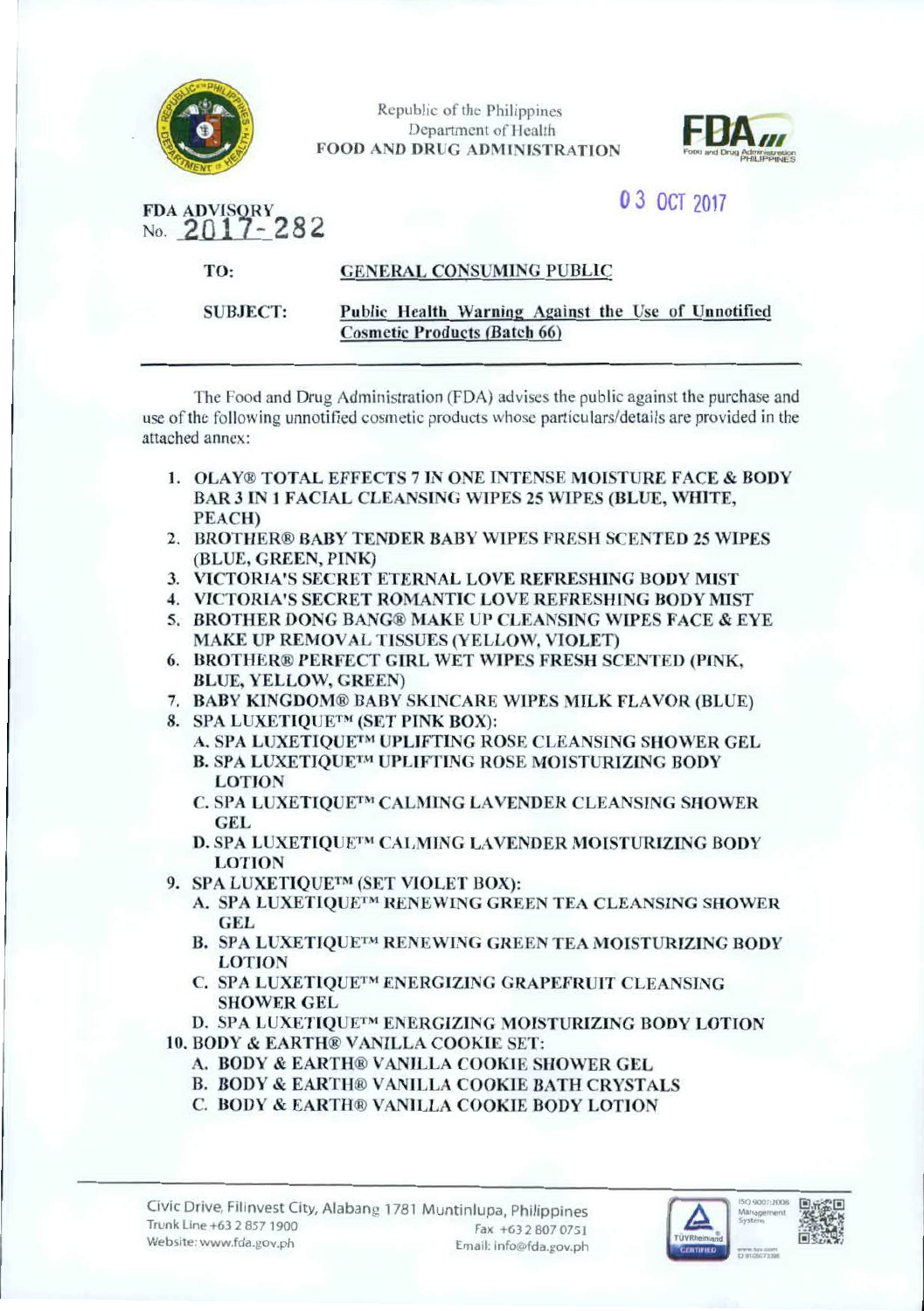FDA post-marketing surveillance (PMS) activities have verified that the abovementioned cosmetic products have not gone through the verification process of the agency and have not been issued the proper authorization in the form of acknowledged cosmetic notifications. Pursuant to Republic Act No. 9711, otherwise known as the "Food and Drug Administration Act of 2009", the manufacture, importation, exportation, sale, offering for sale, distribution, transfer, non-consumer use, promotion, advertising or sponsorship of health products without the proper authorization from FDA is prohibited.

Accordingly, because unnotifled cosmetic products have not gone through the verification process of the FDA, the agency cannot guarantee their quality and safety. The use of such violative products may pose potential health hazards to the consuming public.

Potential hazards may come from ingredients that are not allowed to be part of a cosmetic product or from the contamination of heavy metals such as mercury especially in whitening cosmetic products. The use of substandard and possibly adulterated cosmetic products may result to adverse reactions including but not limited *to* skin irritation, itchiness, anaphylactic shock and organ failure.

In light of the above, the public is advised not to purchase the aforementioned violative products. Moreover, the public is also advised to be vigilant against cosmetic products that might not be duly notified with FDA. Always check if a cosmetic product has been notified with FDA before purchasing it by making use of the embedded *Search* feature of the FDA website accessible at www.fda.gov.ph.

All concerned establishments are warned not to distribute the above-identified violative cosmetic products until they have already been covered by the appropriate authorization (cosmetic notification), otherwise, regulatory actions and sanctions shall be strictly pursued.

All Local Government Units (LGUs) and Law Enforcement Agencies (LEAs) are requested to ensure that these products are not sold or made available in their localities or areas of jurisdiction.

For more information and inquiries, please e-mail us at  $info@fda.gov.ph$ . To report continuous sale or distribution of the above unnotified cosmetic products, utilize our online reporting facility, eReport, at www.fda.gov.ph/ereport, or e-mail us via report@fda.gov.ph, or call us at the Center for Cosmetics Regulation and Research (CCRR) hotline (02) 857-1979 or (02) 857-1984.

Dissemination of the information to all concerned is requested.

NELA CHARADE G. PUNO, RPh Director General

DTN 20171009164913 1~mm1111m~111mrn11m11f11~~11m1111~,1~11111m111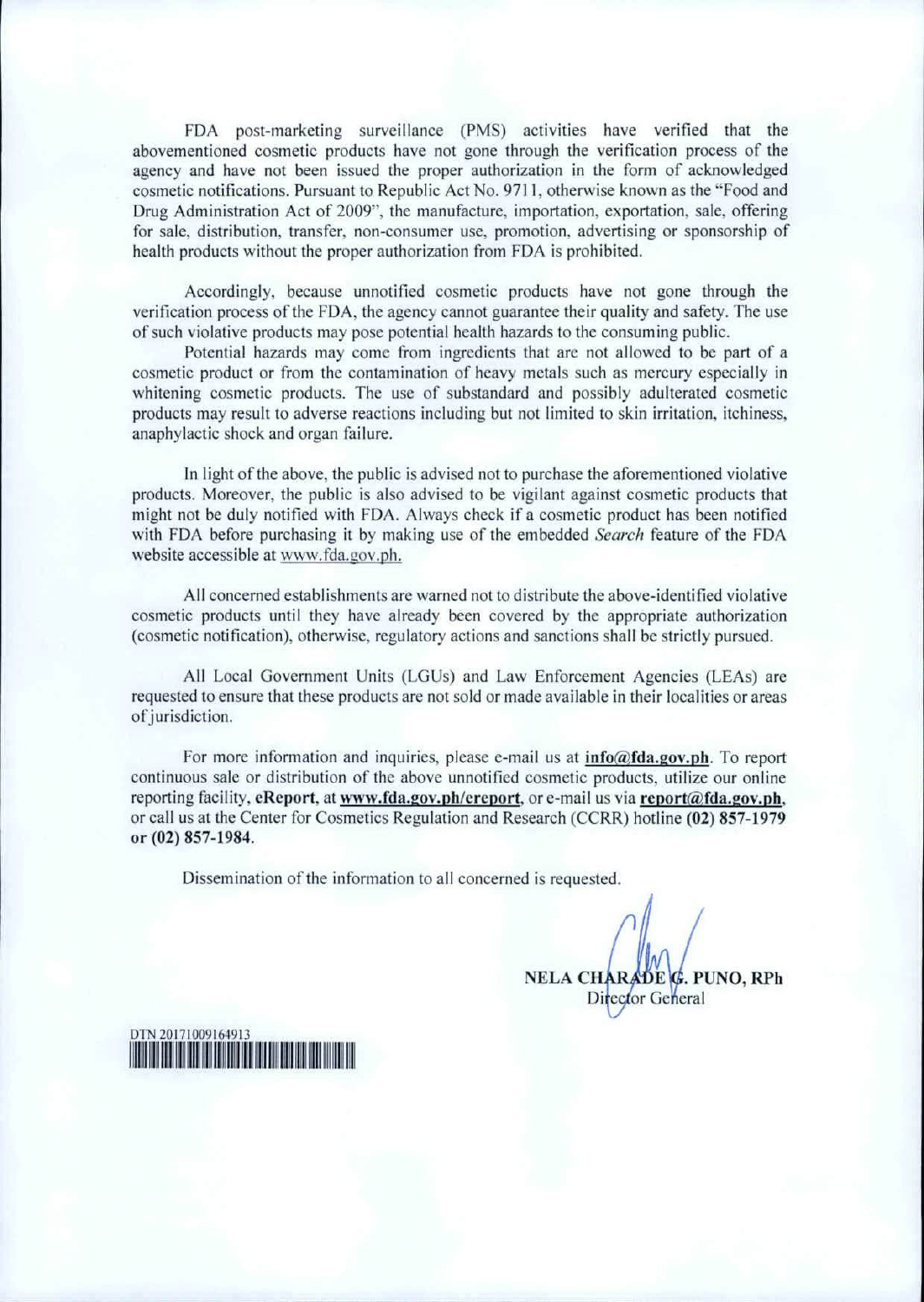ANNEX Details on the Unnotified Cosmetic Products

|                | PRODUCT NAME                                                                                                                                                                                 | PRODUCT DETAILS                                                                                                                                               | <b>PRODUCT IMAGE/S</b>                                                                                  |
|----------------|----------------------------------------------------------------------------------------------------------------------------------------------------------------------------------------------|---------------------------------------------------------------------------------------------------------------------------------------------------------------|---------------------------------------------------------------------------------------------------------|
| $\mathbf{1}$   | <b>OLAY® TOTAL</b><br><b>EFFECTS 7 IN ONE</b><br><b>INTENSE MOISTURE</b><br><b>FACE &amp; BODY BAR 3</b><br><b>IN 1 FACIAL</b><br><b>CLEANSING WIPES 25</b><br>WIPES (BLUE, WHITE,<br>PEACH) | Local Company Responsible for<br>Placing the Product in the Market:<br>Not Indicated<br>Address:<br>Not Indicated<br>Country of Manufacture:<br>Not Indicated | CLA<br>$Cl_2$<br>Cim<br><b>TO.O</b>                                                                     |
| $\overline{2}$ | <b>BROTHER® BABY</b><br><b>TENDER BABY WIPES</b><br><b>FRESH SCENTED 25</b><br>WIPES (BLUE, GREEN,<br>PINK)                                                                                  | Local Company Responsible for<br>Placing the Product in the Market:<br>Not Indicated<br>Address:<br>Not Indicated<br>Country of Manufacture:<br>China         | <b>EAB</b><br>WIPE8<br><b>BAB1</b><br><b>NIPES</b><br><b>CEINTRA</b><br><b>Sales</b><br><b>BAB</b><br>調 |
| 3              | <b>VICTORIA'S SECRET</b><br><b>ETERNAL LOVE</b><br><b>REFRESHING BODY</b><br><b>MIST</b>                                                                                                     | Local Company Responsible for<br>Placing the Product in the Market:<br>Not Indicated<br>Address:<br>Not Indicated<br>Country of Manufacture:<br>U.S.A.        |                                                                                                         |
| 4              | <b>VICTORIA'S SECRET</b><br><b>ROMANTIC LOVE</b><br><b>REFRESHING BODY</b><br><b>MIST</b>                                                                                                    | Local Company Responsible for<br>Placing the Product in the Market:<br>Not Indicated<br>Address:<br>Not Indicated<br>Country of Manufacture:<br>U.S.A.        |                                                                                                         |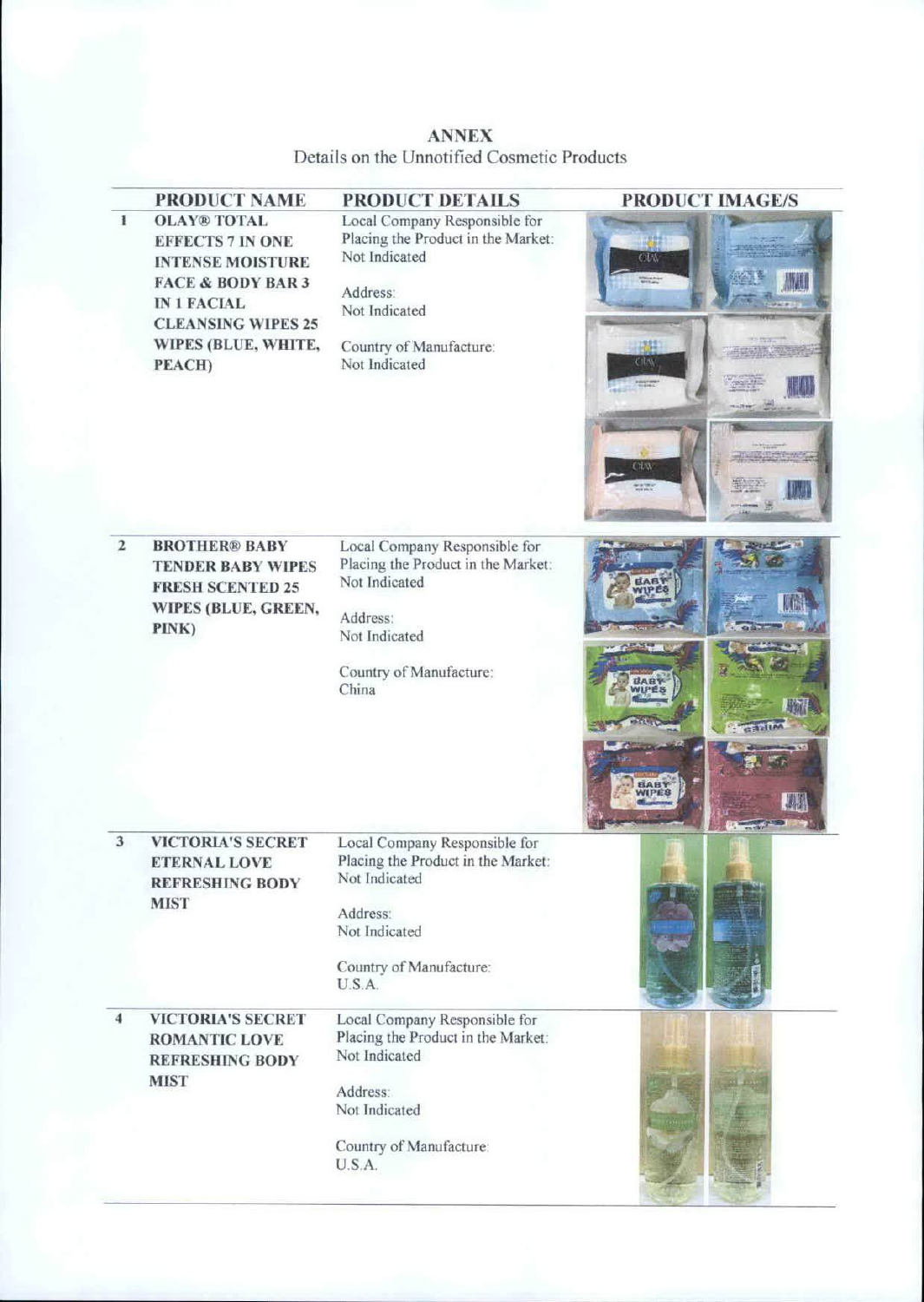FACE & EYE MAKE UP Address: REMOVAL TISSUES Not Indicated (YELLOW. VIOLET) 5 BROTHER DONG BANG® MAKE UP CLEANSING WIPES

### Local Company Responsible for Placing the Product in the Market Not Indicated

Country of Manufacture: China

## PRODUCT NAME PRODUCT DETAILS PRODUCT IMAGE/S



BROTHER® PERFECT **GIRL WET WIPES** FRESH SCENTED (PINK, BLUE, YELLOW, GREEN) 6

Local Company Responsible for Placing the Product in the Market. Not indicated

Address: Not Indicated

Country of Manufacture: China



BABY KINGDOM® BABY SKINCARE WlPES MlLK FLAVOR (BLUE) 7

Local Company Responsible for Placing the Product in the Market. Magnabros Marketing Corporation

Address: Clavel Street, Binondo. Manila City Philippines

Country of Manufacture: China

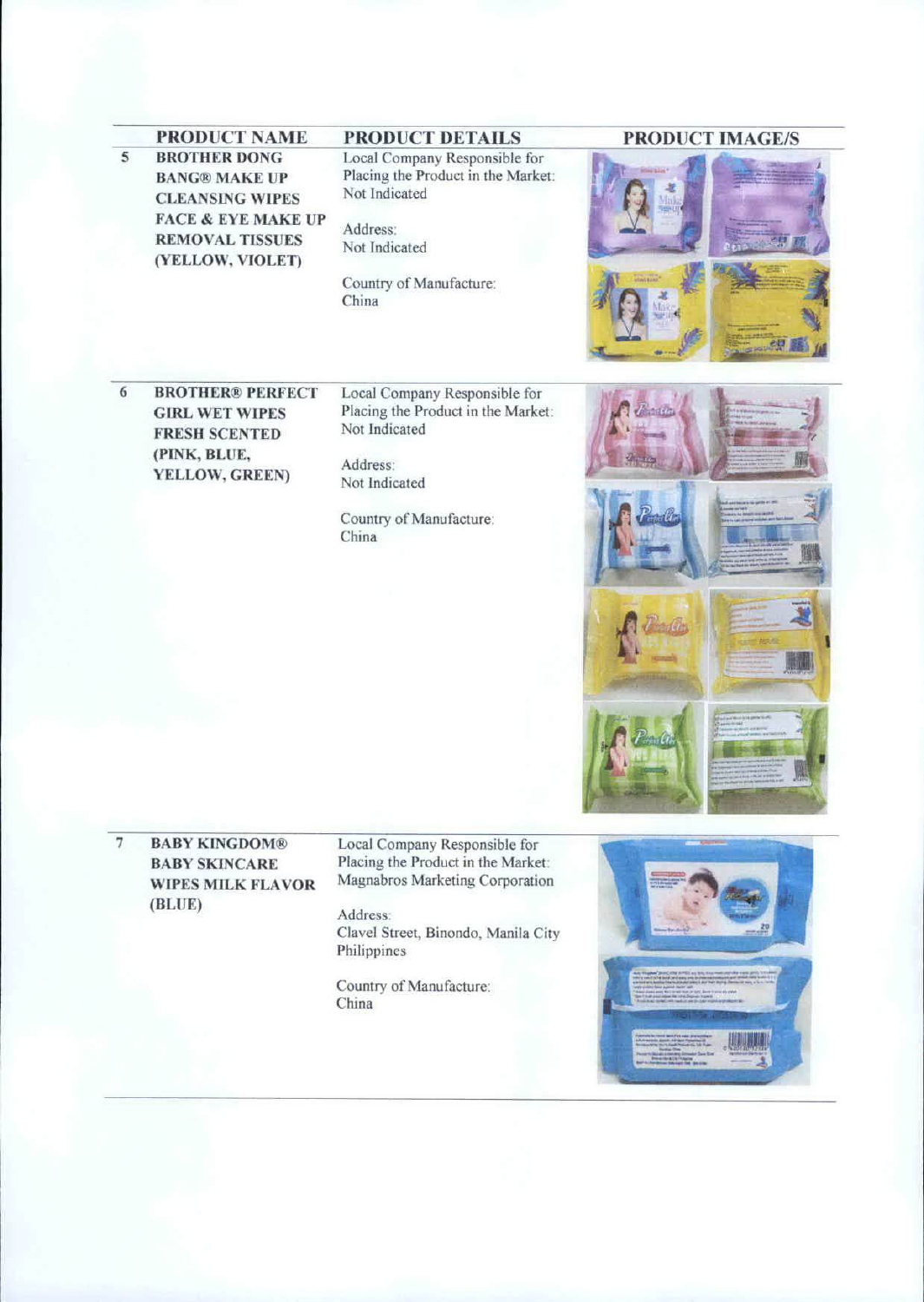## PRODUCT NAME PRODUCT DETAILS PRODUCT IMAGE/S

#### 8 SPA LUXETIQUETM (SET PINK BOX):

- A. SPA LUXETIQUETM UPLIFTING ROSE CLEANSING SHOWER GEL
- B. SPA LUXETIQUETM UPLIFI1NG ROSE MOISTURIZING BODY LOTION
- C. SPA LUXETIQUE™ CALMING LAVENDER CLEANSING SHOWER GEL
- D. SPA LUXETIQUETM CALMING LAVENDER MOISTURIZING BODY LOTION

Local Company Responsible for Placing the Product in the Market: Magnabros Marketing Corporation (Phil)

Address. Not Tndicated

Country of Manufacture: China





#### 9 SPA LUXETIQUE™ (SET VIOLET BOX):

- A. SPA LUXETIQUETM RENEWING GREEN TEA CLEANSING SHOWER GEL
- B. SPA LUXETIQUETM **RENEWING** GREEN TEA MOISTURIZING BODY LOTION
- C. SPA LUXETIQUETM ENERGIZING **GRAPEFRUIT CLEANSING** SHOWER GEL
- D. SPA LUXETlQUETM ENERGIZING MOISTURIZING BODY LOTION

Local Company Responsible for Placing the Product in the Market Magnabros Marketing Corporation (Phil.)

Address Not Indicated

Country of Manufacture: China